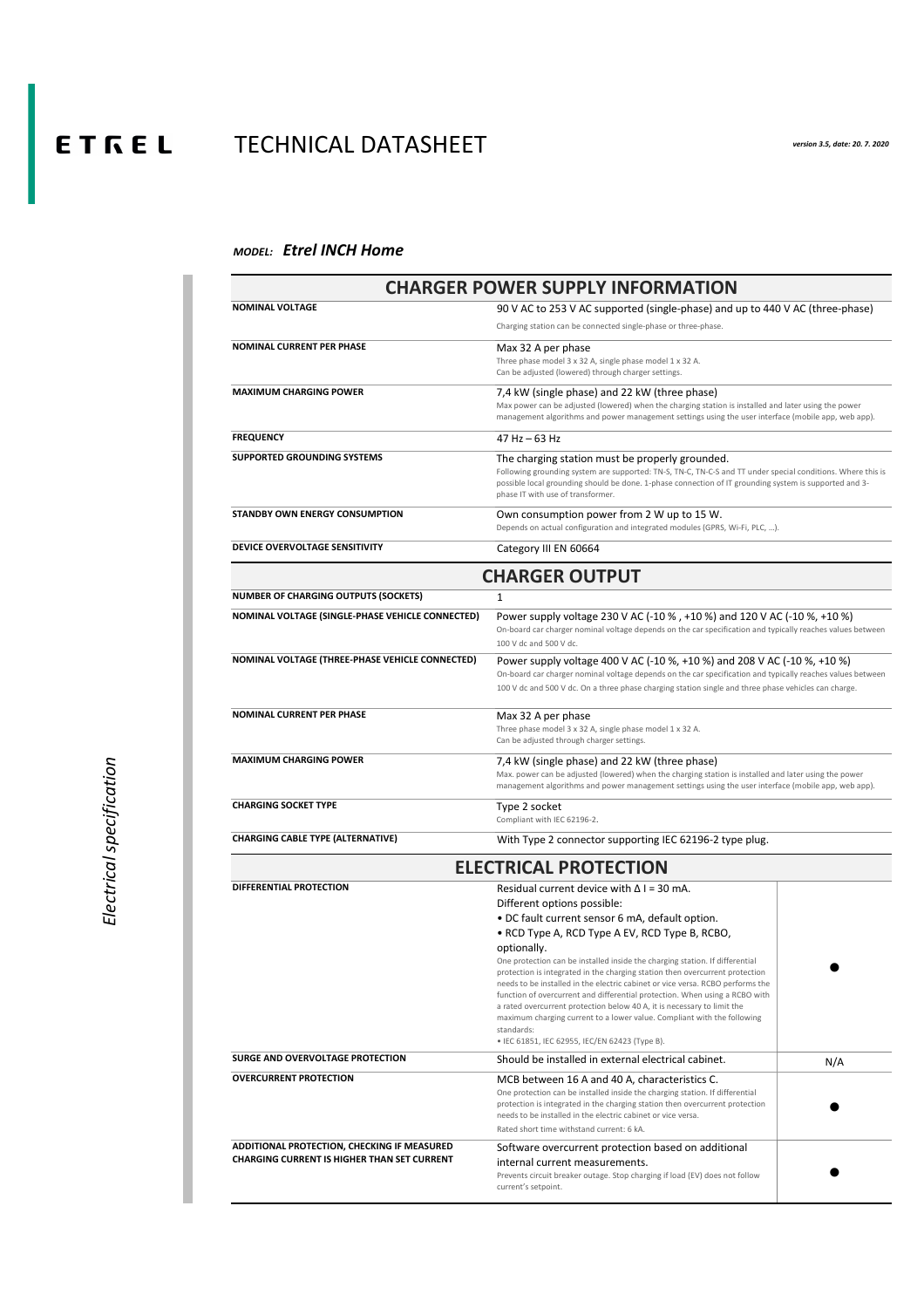| <b>METERING</b>       |                                                                                                                                                                                                                                                                                                                                                        |          |
|-----------------------|--------------------------------------------------------------------------------------------------------------------------------------------------------------------------------------------------------------------------------------------------------------------------------------------------------------------------------------------------------|----------|
| <b>MID METER</b>      | MID meter can be installed inside the charging station.<br>Accuracy meter rating: Class 1 for active energy<br>according to EN 62053-21 and class B according to EN<br>50470-3.<br>When MID meter is installed inside the charging station all protection devices<br>need to be installed in the el. cabinet. This guarantees sufficient protection of | Optional |
|                       | household loads, EV and user during charging.                                                                                                                                                                                                                                                                                                          |          |
| <b>EMBEDDED METER</b> | Embedded meter accuracy rating: Class 2.<br>Possible measurements: active and reactive energy and power on all phases,<br>voltage measurements on all phases, current on all phases and energy in<br>both directions, power factor, frequency.<br>. When MID meter is installed part of embedded meter is removed.                                     |          |

**IEC 61851**

| <b>ETHERNET</b> | Ethernet module                                                           |          |
|-----------------|---------------------------------------------------------------------------|----------|
|                 | 10 Mbps/100 Mbps connection available in the charger service area.        |          |
| <b>MOBILE</b>   | LTE module                                                                |          |
|                 | Modem supports following frequencies:                                     |          |
|                 | • GSM   GPRS   EDGE: 850, 900, 1800, 1900.                                |          |
|                 | · UMTS   HSPA; 800/850, 900, AWS 1700, 1900, 2100 MHz.                    |          |
|                 | • Bands B6 and B19 (800 MHz) are a subset of B5 (850 MHz) and are         |          |
|                 | supported as well.                                                        |          |
|                 | . Installation of LTE module cancels the possibility of the Wi-Fi module. |          |
| <b>WIFI</b>     | Wi-Fi module                                                              |          |
|                 | Network standard:                                                         |          |
|                 | • IEEE 802.11n   IEEE 802.11g   IEEE 802.11b                              | Optional |
|                 | Wireless transmission rate:                                               |          |
|                 | • 11n: max 150 Mbps   11g: max 65 Mbps   11b: max 11 Mbps                 |          |
|                 | Frequency rate:                                                           |          |
|                 | • $2.4 - 2.4835$ G                                                        |          |
|                 | Wireless security:                                                        |          |
|                 | · Wireless MAC address filtering.                                         |          |
|                 | · Wireless security function switch.                                      |          |
|                 | • 64/128/152 bit WEP encryption.                                          |          |
|                 | · WPA-PSK/WPA2-PSK, WPA/WPA2 security mechanism.                          |          |
|                 | . Installation of Wi-Fi module cancels the possibility of the LTE module. |          |
|                 |                                                                           |          |
|                 | <b>COMMUNICATION INTERFACES WITH ELECTRIC VEHICLES</b>                    |          |
|                 |                                                                           |          |

| <b>IEC 15118</b>                                       | High-level communication according to ISO 15118:2015 is<br>supported.<br>. Hardware is already prepared for installation of additional PLC module.    |
|--------------------------------------------------------|-------------------------------------------------------------------------------------------------------------------------------------------------------|
|                                                        | <b>COMMUNICATION PROTOCOLS</b>                                                                                                                        |
| <b>OCPP</b>                                            | • OCPP 1.6 SOAP (fully supported).                                                                                                                    |
|                                                        | • OCPP 1.6 JSON (all messages / methods supported).                                                                                                   |
|                                                        | • Additionally: Custom data transfer messages supported (for pricing and on display advertising).<br>• Allows OCPP communication with multiple nodes. |
| <b>CUSTOM WEB API</b>                                  | We can provide API specification.                                                                                                                     |
|                                                        | • Authorization is supported/required on this interface.                                                                                              |
| <b>MODBUS TCP SERVER</b>                               | Used for integration with Smart Home/Smart building.                                                                                                  |
|                                                        | · Modbus registers table can be provided.                                                                                                             |
|                                                        | <b>USER INTERFACES</b>                                                                                                                                |
| <b>COLOR LCD DISPLAY 3.5 INCH WITH TOUCH INTERFACE</b> | Specification:                                                                                                                                        |
|                                                        | • Size: 3.5 inches (320 x 240 pixels).                                                                                                                |
|                                                        | • Brightness: $650 \text{ cd/m}^2$ .                                                                                                                  |
|                                                        | · View angle: 12 o'clock.                                                                                                                             |
|                                                        | • Capacitive touch behind vandal proof cover glass.                                                                                                   |
| WEB INTERFACE FOR LOCAL USERS AND MAINTENANCE          | Embedded web interface with responsive design (PC,                                                                                                    |
|                                                        | tablet, phone).                                                                                                                                       |
|                                                        | It allows charger configuration, online control of charging session, enables<br>reporting, diagnostics/trouble shooting and firmware upgrades.        |
| <b>STATUS LED</b>                                      | Is turned on in standby mode to indicate charger present                                                                                              |
|                                                        | status.                                                                                                                                               |
|                                                        |                                                                                                                                                       |

Digital communication according to IEC 61851-1:2017 is supported.

• Older versions of the standard are also supported.

## **COMMUNICATION WITH SMART HOME OR CENTRAL BACK-END**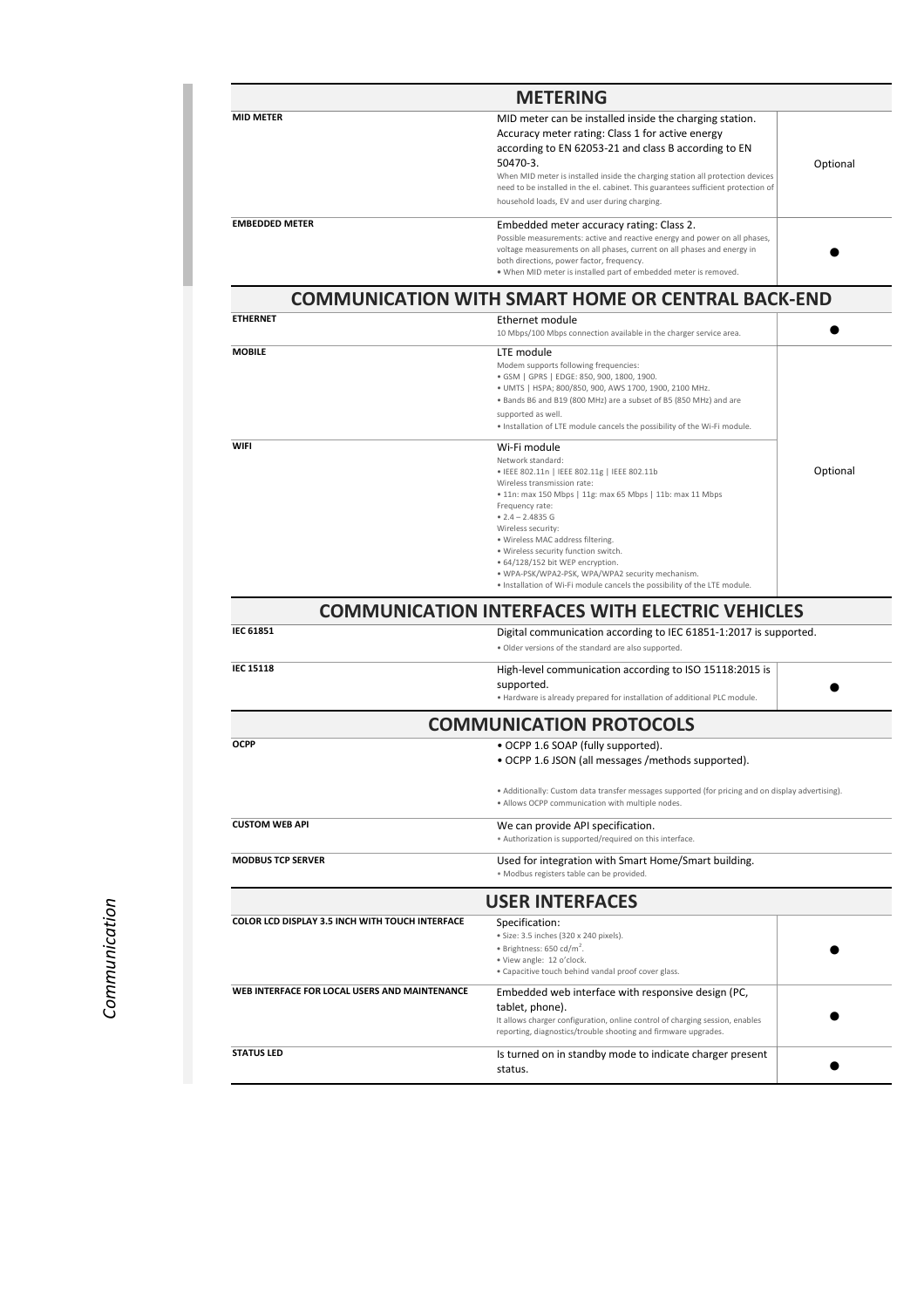| <b>OTHER USER INTERFACE FUNCTIONALITIES</b> |                                                                      |                                                                                                                                                                |  |
|---------------------------------------------|----------------------------------------------------------------------|----------------------------------------------------------------------------------------------------------------------------------------------------------------|--|
| <b>HELP EMBEDDED ON SCREEN</b>              | Charging station's LCD provides help tips.                           |                                                                                                                                                                |  |
| <b>MULTILINGUAL SUPPORT</b>                 | Multiple languages supported.<br>Configurable through web interface. |                                                                                                                                                                |  |
| ON SCREEN ADVERTISING                       | Advertisement can be shown on the user interface.                    | Optional                                                                                                                                                       |  |
| <b>OTHER</b>                                |                                                                      | Remote charging start/stop, reservations, configurations, interactive charging<br>levels (user, building, other charging stations, grid), updating, clustering |  |

| <b>RFID READER</b>                    | RFID module specification:<br>• Supports SPI and UART, 4 GPIO's.<br>· Integrated antenna, frequency 13.56 MHz.<br>• Up to 7 cm reading distance.                                                                                                                                                                                                                                                                                                                                  |          |
|---------------------------------------|-----------------------------------------------------------------------------------------------------------------------------------------------------------------------------------------------------------------------------------------------------------------------------------------------------------------------------------------------------------------------------------------------------------------------------------------------------------------------------------|----------|
|                                       | Supported cards:<br>- ISO14443A: MIFARE Classic 1k & 4k, MIFARE Classic 1k & 4k EV1 <sup>4)</sup> , Mini,<br>DESFire EV1 <sup>3</sup> , Plus S&X, Pro X, SmartMX, Ultralight, Ultralight EV1 <sup>4</sup> , Ultralight<br>C, NTAG2 $xx^{4}$<br>- SLE44R35, SLE66Rxx (my-d move), LEGIC Advant <sup>1)</sup> , PayPass <sup>2)</sup><br>- ISO14443B: Calypso <sup>2)</sup> , CEPAS <sup>2)</sup> , Moneo <sup>2)</sup> , PicoPass <sup>2)</sup> , SRI512, SRT512, SRI4K,<br>SRIX4K | Optional |
|                                       | - ISO18092 / NFC: NFC Forum Tag Type 1-4<br>- Sony FeliCa <sup>1)</sup><br>1) UID only, 2) UID only - read/write on request, 3) AES only, 4) read/write<br>enhanced security features planned                                                                                                                                                                                                                                                                                     |          |
| <b>PLUG AND CHARGE</b>                | <b>YES</b>                                                                                                                                                                                                                                                                                                                                                                                                                                                                        |          |
| <b>OCPP (BACK-END FUNCTIONALITY)</b>  | OCPP, Open Charge Point Protocol enables connections<br>between Mobility Service Provider and Charge Point<br>Operator (if supported by operator):<br>. Real-time information about location, availability and price.<br>• A uniform way of exchanging data.<br>• Roaming system.<br>. Remote mobile support to access any charge station without pre-<br>registration.<br>• Communication via mobile application or SMS.                                                         | Optional |
| <b>AUTHORIZATION USING PIN</b>        | Users and PIN's configurable through charger web<br>interface.                                                                                                                                                                                                                                                                                                                                                                                                                    | Optional |
|                                       | <b>BASIC MECHANICAL SPECIFICATION</b>                                                                                                                                                                                                                                                                                                                                                                                                                                             |          |
| <b>DIMENSIONS (HXWXD)</b>             | 45 x 27 x 13.5 [cm] (model with socket)<br>45 x 27 x 13.5 [cm] (model with cable holder)<br>45 x 27 x 17.5 [cm] (model with shutter)<br>• The cable dimensions are not included in the specified dimensions of the product. Approximate height of<br>the tidied up cable on holder is 0.5 m.                                                                                                                                                                                      |          |
| <b>WEIGHT</b>                         | 8.2 [kg] (model with socket), including packaging 9.5 [kg]<br>11.1 [kg] (model with 5 m cable), including packaging 12.7 [kg]<br>12.3 [kg] (model with 7 m cable), including packaging 13.9 [kg]                                                                                                                                                                                                                                                                                  |          |
| DIMENSION INCLUDING PACKAGING (HXWXD) | $60 \times 40 \times 18$ [cm] (model with socket)<br>$60 \times 40 \times 25$ [cm] (model with cable)                                                                                                                                                                                                                                                                                                                                                                             |          |
| <b>CASING MATERIAL</b>                | Aluminium, cover plate Polycarbonate Lexan.                                                                                                                                                                                                                                                                                                                                                                                                                                       |          |
| <b>CASING COLOR</b>                   | White or anthracite grey.                                                                                                                                                                                                                                                                                                                                                                                                                                                         | Optional |
| <b>MOUNTING OPTIONS</b>               | Wall mounted:<br>. With back-plate for wall mounting.<br>Self-standing with use of additional pole:<br>. With pole and accessories for mounting of one charger.<br>. With pole and accessories for mounting of two chargers.                                                                                                                                                                                                                                                      | Optional |
|                                       | <b>INLET CABLE HANDLING</b>                                                                                                                                                                                                                                                                                                                                                                                                                                                       |          |
| <b>POWER CABLE ENTRANCE DIRECTION</b> | Power cables can be inserted into the station from the back and from bottom of<br>the charging station. Alternately, with the special wall mounting frame also from<br>the top side.                                                                                                                                                                                                                                                                                              |          |
| <b>POWER CABLE DIMENSIONS</b>         | From $3 \times 2.5$ mm <sup>2</sup> , to $5 \times 10$ mm <sup>2</sup><br>• In special condition also 5 x 16 mm <sup>2</sup> cable can be used.<br>. The use of fine-wire cables of appropriate diameter is recommended. Solid-wire cables are also suitable.                                                                                                                                                                                                                     |          |
| <b>ETHERNET CABLE ENTRANCE</b>        | Ethernet cables can be inserted into the station from the back and from bottom of<br>the charging station. Alternately, with the special wall mounting frame also from<br>the top side.                                                                                                                                                                                                                                                                                           |          |
| <b>ETHERNET CABLE TYPE</b>            | CAT-5, RJ45 connector. SFTP preferred if layered with power cables or on long<br>distances. CAT-5 cable suggested longest distance without using signal repeaters is<br>100 m.                                                                                                                                                                                                                                                                                                    |          |

## **CHARGER UNLOCKING POSSIBILITIES**